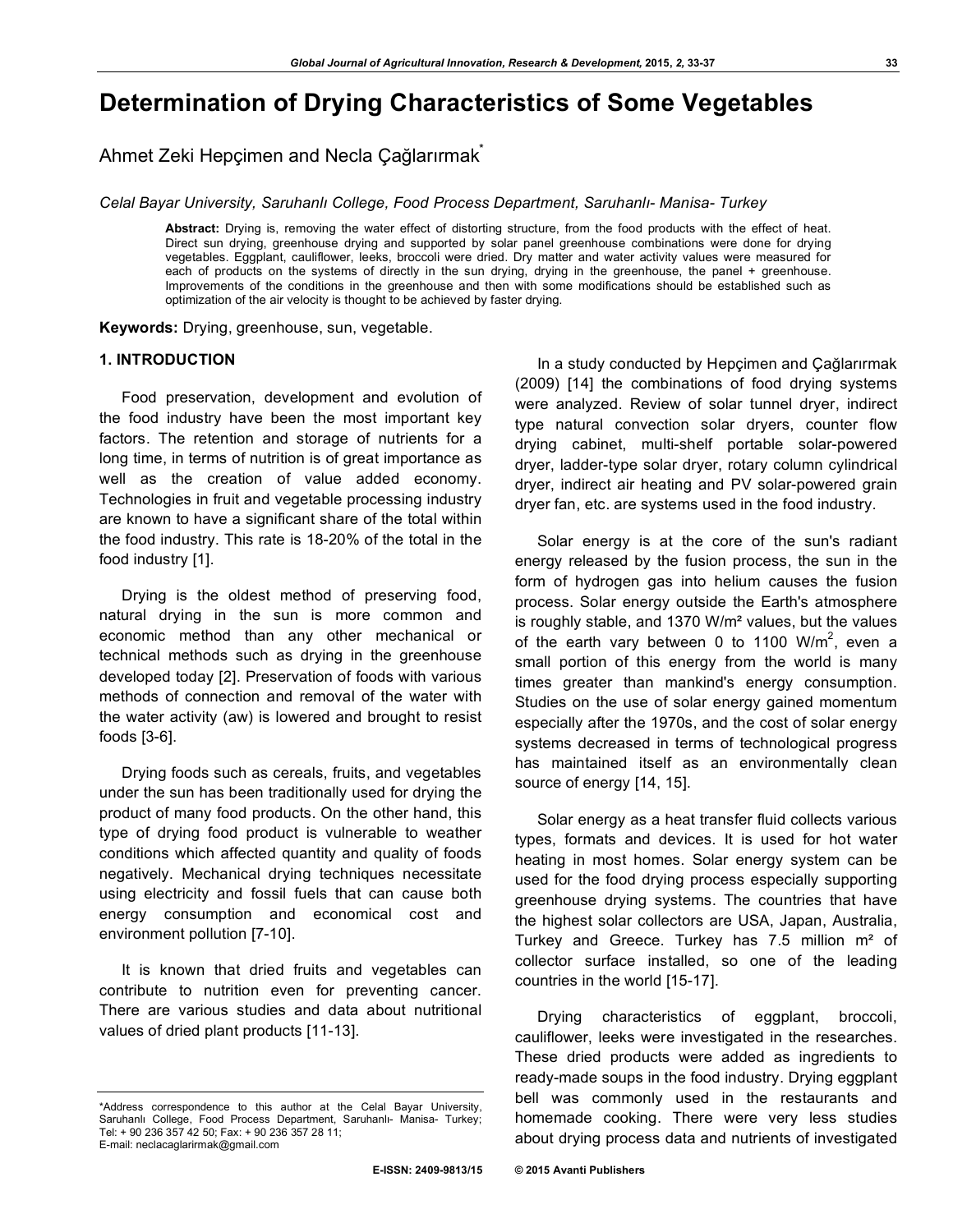dried vegetables. Thus, it was focused on including unit operations of drying process.

The aim of this study was determining drying behaviors of vegetables and fruits which were dried under the sun, in the greenhouse and in the greenhouse with supported solar panel. Circumstances of the physical and physicochemical parameters of the detection as well as drying techniques are based on different conditions.

## **2. MATERIALS AND METHODS**

Samples dried in the greenhouse and the environments are as follows: 1- Dried eggplant (in greenhouse and sun-dried) 2- Dried broccoli (in the greenhouse and with solar panel), 3-Dried cauliflower (in the greenhouse and with solar panel) and 4-Dried leeks (in the greenhouse and with solar panel). The materials had total 4 treatments as mentions above. Research was established in Saruhanlı town of Manisa, in Turkey, during summer and winter.

The drying process and devices was designed and planned due to seasons. Summer season samples were dried under the sun directly and also in the green house. On the other hand, winter samples were dried in the green house supported by solar panel system. Greenhouse trial was built by plastic material.

Plastic flat sieves were used for direct sun drying process. Air fan which was placed on the green house wall, have been provided air flow and discharged moisture from the greenhouse. The air flow velocity was 1-2 m/s.

Drying kinetics measurements: Drying in the greenhouse, the sun and the solar panel were assisted in the greenhouse. Testo 454 Model Dryer measurements were made with a multi-channel measuring and recording system device.

The main parameters measured by this device, are the air speed, the product moisture, ambient humidity, temperature and water activity (aw). In addition, the loss of weight was measured in a 30 min.

Primarily produced by the solar system, according to the weather hot air from the drying chamber was used to test the material.

# **3. RESULTS AND DISCUSSION**

The three drying behaviors were observed in the same Figure as seen Figure **1**. Modifications were made in the greenhouse trials conducted in drying in November (Figure **1**). Abandoned due to the rainy weather in winter drying vegetables we have connected to the solar panel to one side to dry the greenhouse are divided into two sections, so that the drying trials were performed with and without panel. The first day moisture losses, weight loss with panel section and without panel section of about 64g (14%) were the equivalent level. On other days, showing a similar trend in both with panel and without panel drying moisture loss in the last day, determined at about 53% and stood at 240g.



**Figure 1:** Drying characteristics of broccoli; data of the drying, moisture and temperatures.

In the same days of the differences in temperature and humidity of the greenhouse, compartments were evaluated with and without panel. 2-3°C was measured as the temperatures differences in the day (27°C and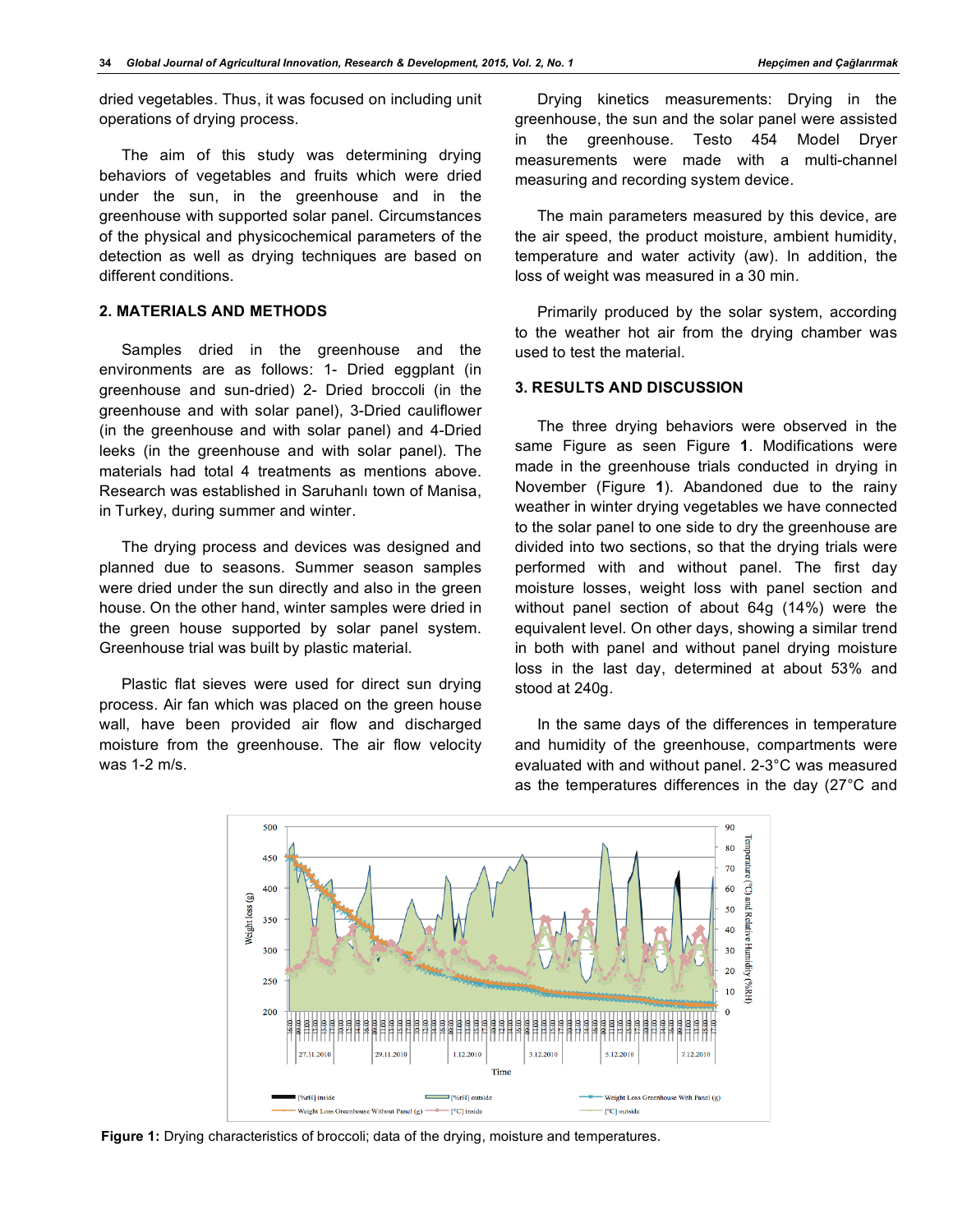

**Figure 2:** Drying characteristics of cauliflower; data of the drying, moisture and temperatures.

24°C). Humidity falls to about 3% RH (42% and 47%). Ultimately putting the solar panel in the greenhouse environment, a temperature rise of 3°C and 3% more dry weather have provided a similar way (Figure **1**). Exact data of investigated products could not be established in examined literature s so these data could not be compared with literature data.

In the same year and season of broccoli due to the same weather conditions, the modifications were made for drying conditions of cauliflower as follows; in winter drying, vegetables were dried by connecting solar panel one side of panel, or without connecting solar panel. Drying characteristics and three graphic trends of drying cauliflower were determined in Figure **2**.

Moisture loss of the first day of panel section is 77g (13%) and without panel section is 68g (11%), respectively. On other days, showing a similar trend in the loss of moisture the latest greenhouse-paneled section 378g (64%) and without panel section 393g (67%) were reported in the research.

In the same days of the differences in temperature and humidity of the greenhouse compartments were evaluated with and without panel (Figure **2**). Temperatures have shown no significant differences during the days. Humidities were different about 2% RH (with panel section was about 43% RH and without panel section was about 45% RH).

In the same investigated year of broccoli and cauliflower, leek was dried in the same conditions, too. The drying graphics were obtained like broccoli and cauliflower. (Figure **3**). During the first day, moisture loss-were 137g in paneled section and 117g normal



**Figure 3:** Drying characteristics of leek; data of the drying, moisture and temperatures.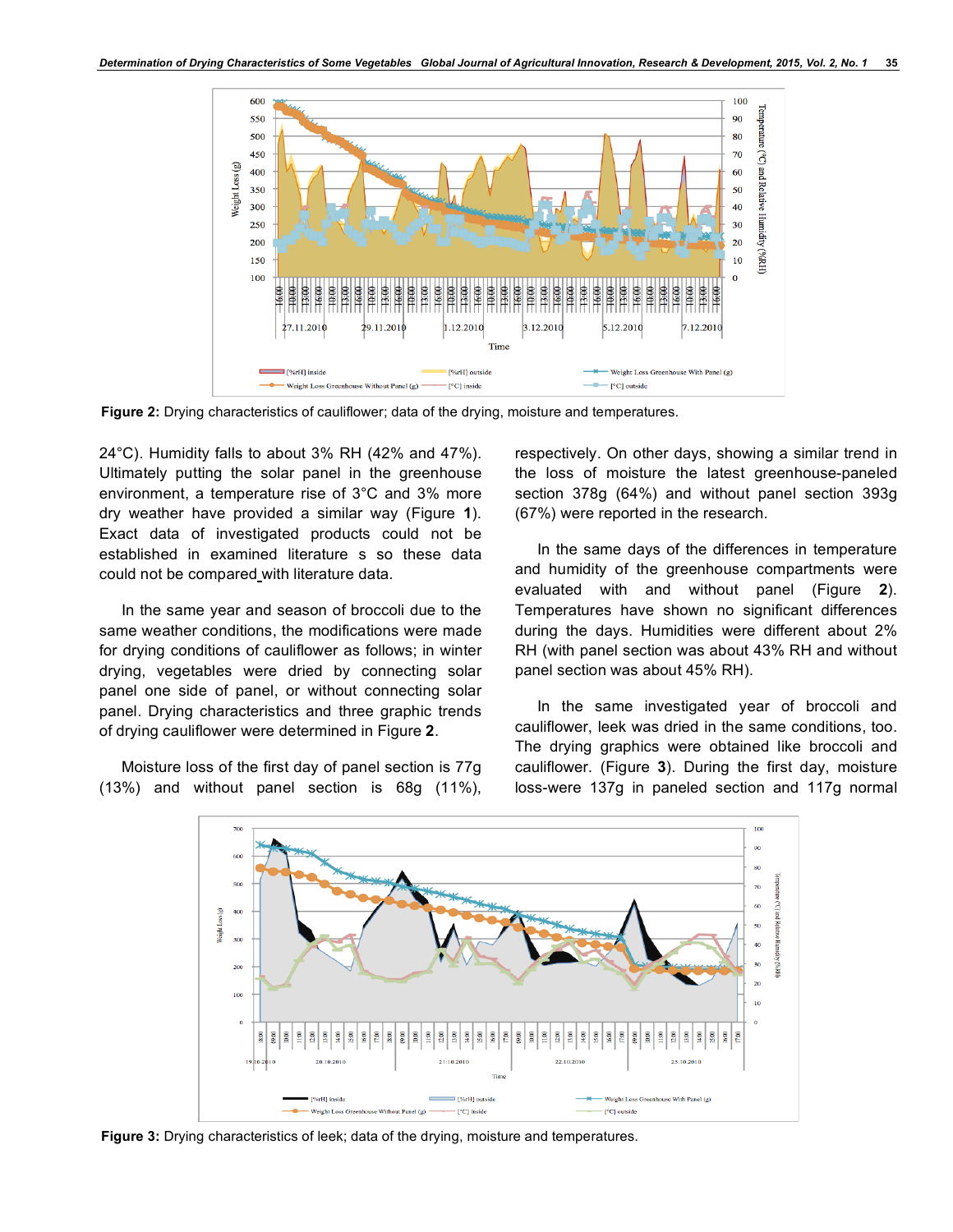

**Figure 4:** Drying characteristics of eggplant; data of the drying, moisture and temperatures.

section. In the second day, moisture loss-were 234g in paneled section and 196g in normal section of greenhouse. On other days, showing a similar trend was observed in the moisture loss. At the end of drying, total moisture loss in paneled section was 450g (70%) and 372g (66%) in without panel section of greenhouse.

In the same days, the differences in temperature and humidity of the greenhouse compartments were evaluated with and without panel. Day's average temperature difference of about 2°C during the entire drying amounted to 2% RH humidity rate differences were detected in the same way (Figure **3**).

The data of drying process characteristics of the leek and also other vegetables could not be found in the examined literatures. Results of drying characteristics studied vegetables could have not been compared with literatures, but there were some of data common dried products such as red peppers and tomatoes [10, 18-20].

Drying experiments were conducted in the drying trials, and data were given as graphics in the Figure **4**. About 1 cm thick slices of eggplants have been dried into pan dry in two days. The first day average temperatures of greenhouse were  $56^{\circ}$ C and  $45^{\circ}$ C respectively; relative humidities for same conditions were 18% and 33% respectively. The second day average temperatures were determined as follows;  $52^{\circ}$ C and  $42^{\circ}$ C respectively. The relative humidity ratios of second day in the same conditions were obtained as 20% and 33% RH. Differences temperature and humidity of greenhouse and outside for two days were  $10^{\circ}$ C and 9% respectively.

Moisture losses were measured in the greenhouse and under the sun conditions 182g 31% and 203g 34%, respectively. For second day, weight measurements of same conditions were (as gram and per cents) 390g; 69%, and 389g; 66% (Figure **4**).

### **4. CONCLUSION**

Debra and O'Neil, (2011), [21] improved the quality of dried fruit consumption, diet, and obesity that prevent over-eating and calorie intake. Surveys were made between 1999 and 2004. Addition of antioxidants from fruits and vegetables are known to be important factors in the prevention of cardiovascular disease. Rate of consumption of vegetables in the name of balanced diet in terms of nutrient intake of minerals and vitamins has been proven to contribute significantly in this study.

Industrial and economic analysis of dried vegetables and fruit products, particularly in the greenhouse or in direct sunlight, the solar panel to be assisted drying indicate well results such as less cost, supplying renewable energy and assuring food safety. Otherwise when consumed fossil fuels, polluted environment, creating health risk and higher cost of energy will be formed for human beings or all of the habitats. Dried products take up less space, are easy to handle, and can be stored for a long time. Durable food products in the food groups were evaluated as the most useful.

In sunny weather, even with the use of greenhouse drying process a minimum level of environmental conditions affecting products are obtained. Animals, especially rodents and flies are very difficult to maintain, and their waste products are dried under the